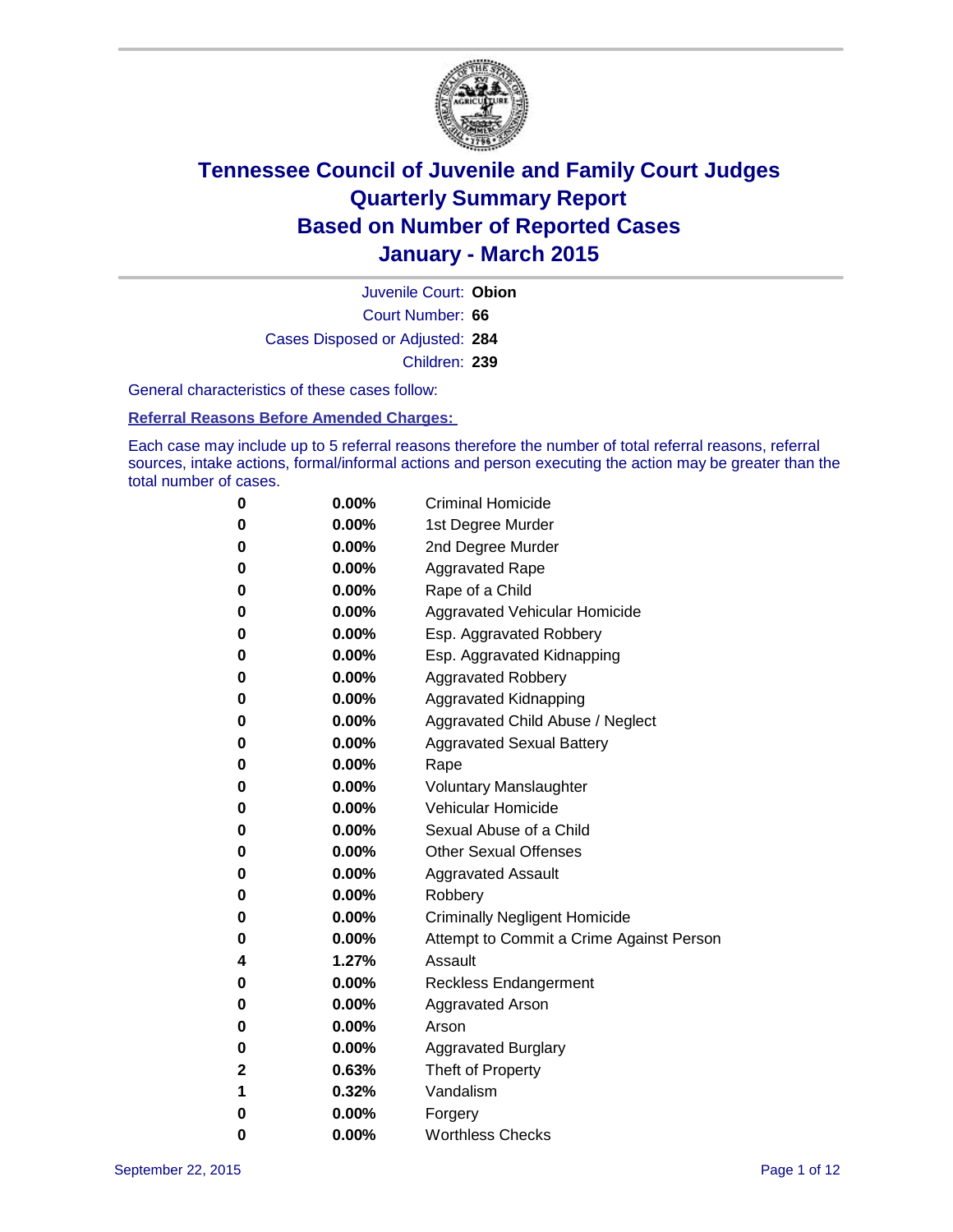

Court Number: **66** Juvenile Court: **Obion** Cases Disposed or Adjusted: **284** Children: **239**

#### **Referral Reasons Before Amended Charges:**

Each case may include up to 5 referral reasons therefore the number of total referral reasons, referral sources, intake actions, formal/informal actions and person executing the action may be greater than the total number of cases.

| 1            | 0.32%  | Illegal Possession / Fraudulent Use of Credit / Debit Cards |
|--------------|--------|-------------------------------------------------------------|
| 1            | 0.32%  | <b>Burglary</b>                                             |
| 0            | 0.00%  | Unauthorized Use of a Vehicle                               |
| 0            | 0.00%  | <b>Cruelty to Animals</b>                                   |
| 0            | 0.00%  | Sale of Controlled Substances                               |
| 5            | 1.58%  | <b>Other Drug Offenses</b>                                  |
| 6            | 1.90%  | <b>Possession of Controlled Substances</b>                  |
| 0            | 0.00%  | <b>Criminal Attempt</b>                                     |
| 0            | 0.00%  | Carrying Weapons on School Property                         |
| 0            | 0.00%  | Unlawful Carrying / Possession of a Weapon                  |
| 0            | 0.00%  | <b>Evading Arrest</b>                                       |
| 0            | 0.00%  | Escape                                                      |
| 1            | 0.32%  | Driving Under Influence (DUI)                               |
| 0            | 0.00%  | Possession / Consumption of Alcohol                         |
| 0            | 0.00%  | Resisting Stop, Frisk, Halt, Arrest or Search               |
| 0            | 0.00%  | <b>Aggravated Criminal Trespass</b>                         |
| 0            | 0.00%  | Harassment                                                  |
| 0            | 0.00%  | Failure to Appear                                           |
| 0            | 0.00%  | Filing a False Police Report                                |
| 0            | 0.00%  | Criminal Impersonation                                      |
| 0            | 0.00%  | <b>Disorderly Conduct</b>                                   |
| 0            | 0.00%  | <b>Criminal Trespass</b>                                    |
| 0            | 0.00%  | <b>Public Intoxication</b>                                  |
| $\bf{0}$     | 0.00%  | Gambling                                                    |
| 42           | 13.29% | Traffic                                                     |
| 0            | 0.00%  | <b>Local Ordinances</b>                                     |
| 0            | 0.00%  | Violation of Wildlife Regulations                           |
| 0            | 0.00%  | <b>Contempt of Court</b>                                    |
| 2            | 0.63%  | Violation of Probation                                      |
| 0            | 0.00%  | Violation of Aftercare                                      |
| $\mathbf{2}$ | 0.63%  | <b>Unruly Behavior</b>                                      |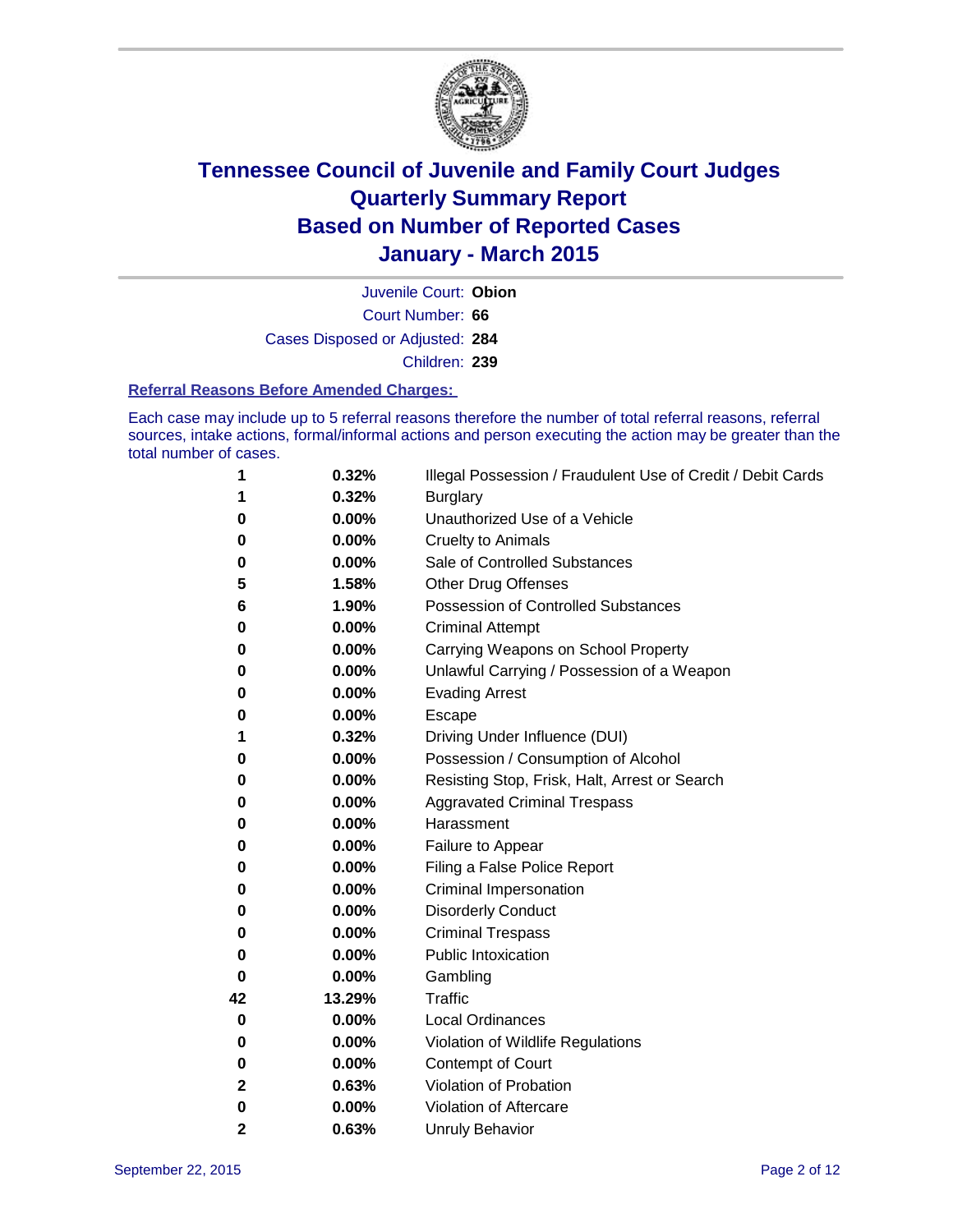

Court Number: **66** Juvenile Court: **Obion** Cases Disposed or Adjusted: **284** Children: **239**

#### **Referral Reasons Before Amended Charges:**

Each case may include up to 5 referral reasons therefore the number of total referral reasons, referral sources, intake actions, formal/informal actions and person executing the action may be greater than the total number of cases.

| 4   | 1.27%    | Truancy                                |
|-----|----------|----------------------------------------|
| 0   | 0.00%    | In-State Runaway                       |
| 0   | $0.00\%$ | Out-of-State Runaway                   |
| 7   | 2.22%    | Possession of Tobacco Products         |
| 0   | $0.00\%$ | Violation of a Valid Court Order       |
| 6   | 1.90%    | <b>Violation of Curfew</b>             |
| 0   | $0.00\%$ | Sexually Abused Child                  |
| 0   | 0.00%    | <b>Physically Abused Child</b>         |
| 0   | 0.00%    | Dependency / Neglect                   |
| 0   | 0.00%    | <b>Termination of Parental Rights</b>  |
| 0   | $0.00\%$ | <b>Violation of Pretrial Diversion</b> |
| 0   | 0.00%    | Violation of Informal Adjustment       |
| 0   | 0.00%    | <b>Judicial Review</b>                 |
| 0   | $0.00\%$ | <b>Administrative Review</b>           |
| 0   | 0.00%    | <b>Foster Care Review</b>              |
| 1   | 0.32%    | Custody                                |
| 0   | 0.00%    | Visitation                             |
| 4   | 1.27%    | Paternity / Legitimation               |
| 219 | 69.30%   | <b>Child Support</b>                   |
| 2   | 0.63%    | <b>Request for Medical Treatment</b>   |
| 0   | 0.00%    | <b>Consent to Marry</b>                |
| 6   | 1.90%    | Other                                  |
| 316 | 100.00%  | <b>Total Referrals</b>                 |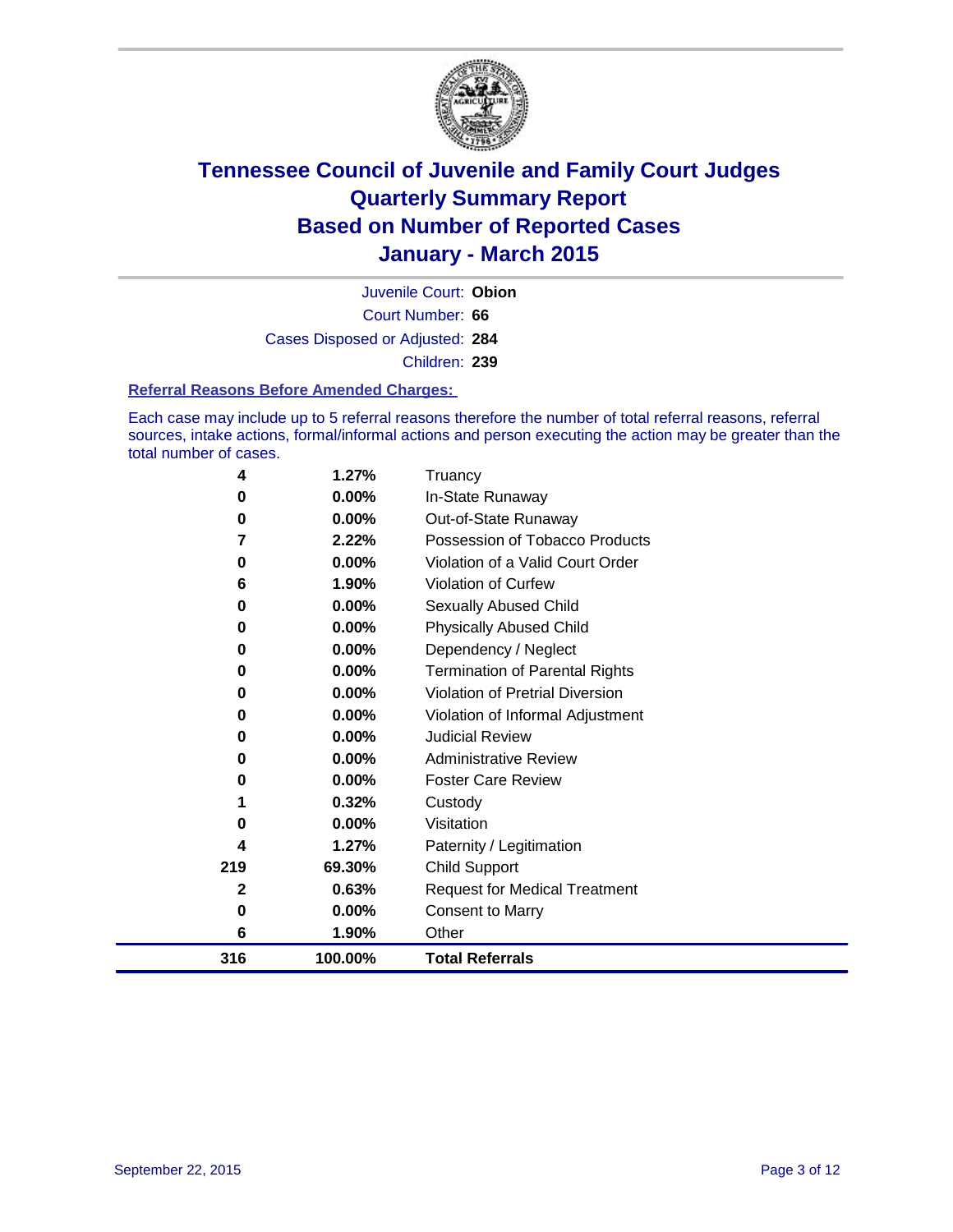

| Juvenile Court: Obion           |  |
|---------------------------------|--|
| Court Number: 66                |  |
| Cases Disposed or Adjusted: 284 |  |
| Children: 239                   |  |
|                                 |  |

### **Referral Sources: 1**

| 316 | 100.00%  | <b>Total Referral Sources</b>     |
|-----|----------|-----------------------------------|
|     | 0.32%    | Other                             |
| 0   | 0.00%    | Unknown                           |
| 3   | 0.95%    | Hospital                          |
| 0   | $0.00\%$ | Child & Parent                    |
|     | 0.32%    | Victim                            |
| 0   | $0.00\%$ | <b>Other Court</b>                |
| 0   | $0.00\%$ | Social Agency                     |
| 0   | $0.00\%$ | <b>Court Staff</b>                |
| 0   | $0.00\%$ | <b>District Attorney's Office</b> |
| 221 | 69.94%   | <b>Other State Department</b>     |
| 2   | 0.63%    | <b>DCS</b>                        |
| 0   | $0.00\%$ | <b>CSA</b>                        |
| 3   | 0.95%    | School                            |
| 0   | $0.00\%$ | Self                              |
| 0   | $0.00\%$ | Relatives                         |
|     | 0.32%    | Parents                           |
| 84  | 26.58%   | Law Enforcement                   |

### **Age of Child at Referral: 2**

| 239 | 100.00%  | <b>Total Child Count</b> |
|-----|----------|--------------------------|
| 0   | $0.00\%$ | <b>Unknown</b>           |
| 1   | 0.42%    | Ages 19 and Over         |
| 34  | 14.23%   | Ages 17 through 18       |
| 43  | 17.99%   | Ages 15 through 16       |
| 32  | 13.39%   | Ages 13 through 14       |
| 18  | 7.53%    | Ages 11 through 12       |
| 111 | 46.44%   | Ages 10 and Under        |

<sup>1</sup> If different than number of Referral Reasons (316), verify accuracy of your court's data.

One child could be counted in multiple categories, verify accuracy of your court's data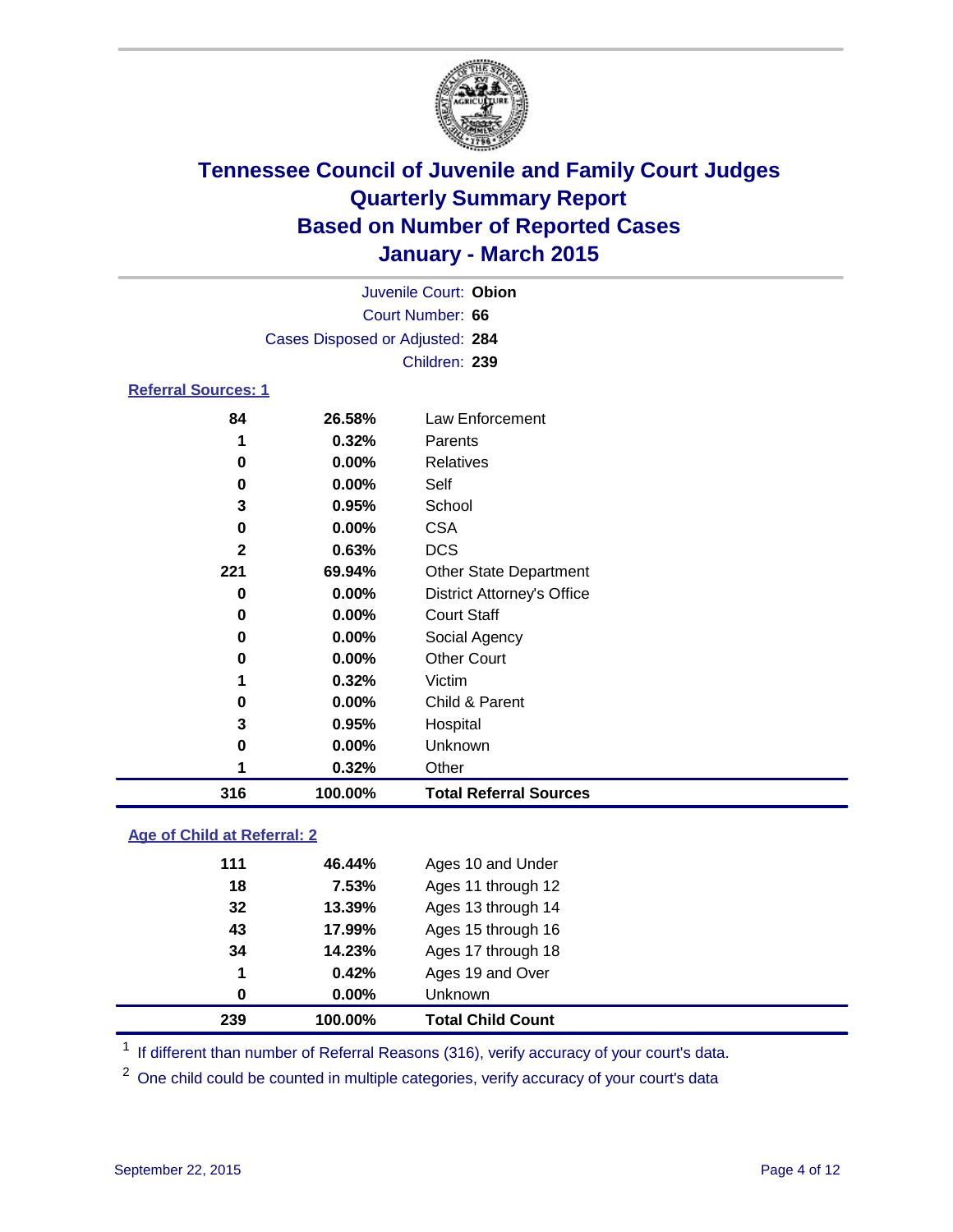

| Juvenile Court: Obion                   |                                 |                          |  |  |
|-----------------------------------------|---------------------------------|--------------------------|--|--|
| Court Number: 66                        |                                 |                          |  |  |
|                                         | Cases Disposed or Adjusted: 284 |                          |  |  |
|                                         |                                 | Children: 239            |  |  |
| Sex of Child: 1                         |                                 |                          |  |  |
| 133                                     | 55.65%                          | Male                     |  |  |
| 106                                     | 44.35%                          | Female                   |  |  |
| 0                                       | 0.00%                           | Unknown                  |  |  |
| 239                                     | 100.00%                         | <b>Total Child Count</b> |  |  |
| Race of Child: 1                        |                                 |                          |  |  |
| 142                                     | 59.41%                          | White                    |  |  |
| 87                                      | 36.40%                          | African American         |  |  |
| $\mathbf 0$                             | 0.00%                           | Native American          |  |  |
| $\bf{0}$                                | 0.00%                           | Asian                    |  |  |
| 10                                      | 4.18%                           | Mixed                    |  |  |
| $\mathbf 0$                             | 0.00%                           | Unknown                  |  |  |
| 239                                     | 100.00%                         | <b>Total Child Count</b> |  |  |
| <b>Hispanic Origin: 1</b>               |                                 |                          |  |  |
| 11                                      | 4.60%                           | Yes                      |  |  |
| 228                                     | 95.40%                          | <b>No</b>                |  |  |
| $\bf{0}$                                | 0.00%                           | Unknown                  |  |  |
| 239                                     | 100.00%                         | <b>Total Child Count</b> |  |  |
| <b>School Enrollment of Children: 1</b> |                                 |                          |  |  |
| 171                                     | 71.55%                          | Yes                      |  |  |
| 63                                      | 26.36%                          | No                       |  |  |
| 5                                       | 2.09%                           | Unknown                  |  |  |
| 239                                     | 100.00%                         | <b>Total Child Count</b> |  |  |

One child could be counted in multiple categories, verify accuracy of your court's data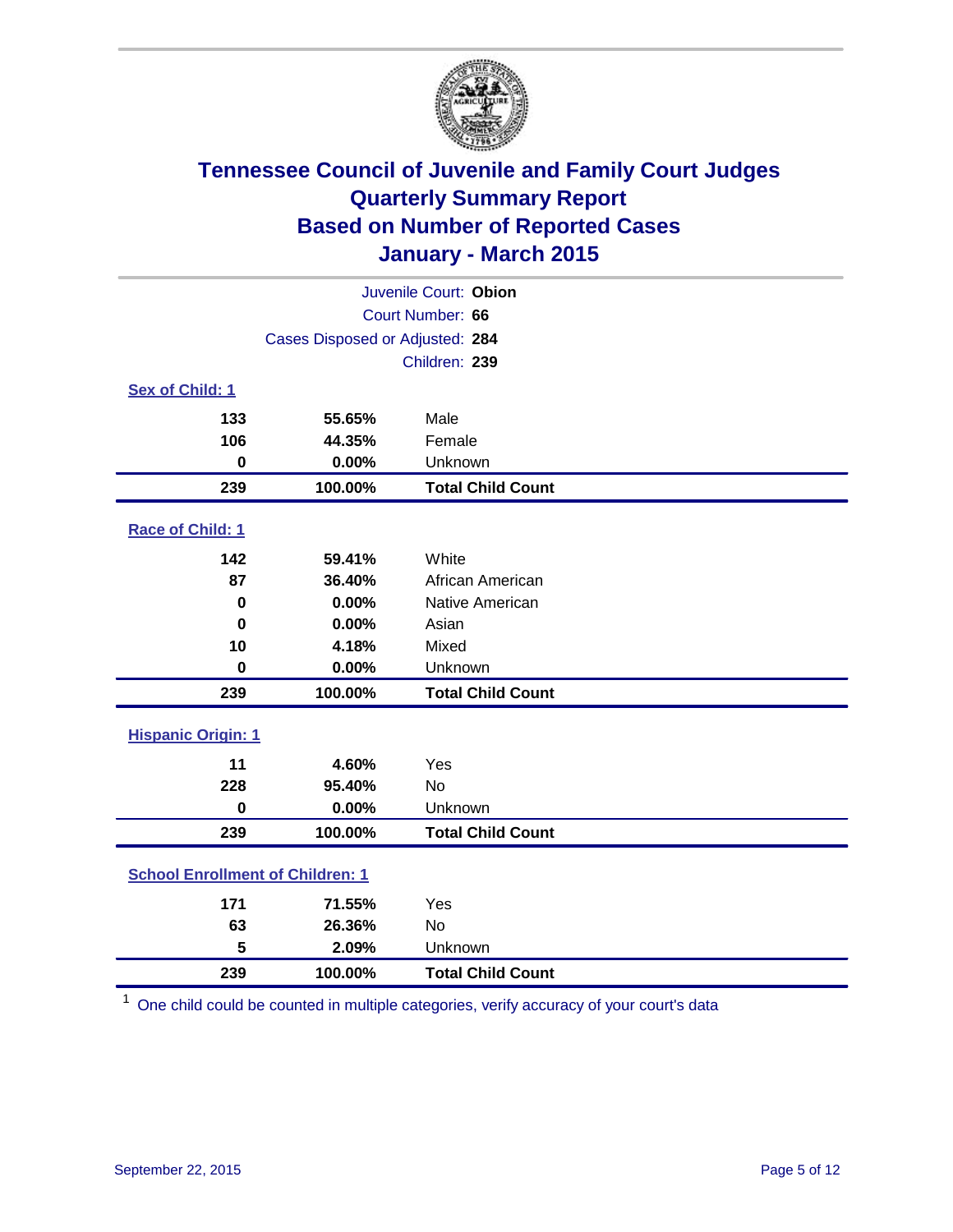

| Juvenile Court: Obion           |  |
|---------------------------------|--|
| Court Number: 66                |  |
| Cases Disposed or Adjusted: 284 |  |
| Children: 239                   |  |

### **Living Arrangement of Child at Time of Referral: 1**

| $\mathbf{2}$ | 0.84%    | With Mother and Stepfather |
|--------------|----------|----------------------------|
| 178          | 74.48%   | With Mother                |
| 11           | 4.60%    | With Father                |
| 23           | 9.62%    | <b>With Relatives</b>      |
| 0            | 0.00%    | With Adoptive Parents      |
| 4            | 1.67%    | With Foster Family         |
| 1            | 0.42%    | In a Group Home            |
| 0            | $0.00\%$ | In a Residential Center    |
| 0            | 0.00%    | In an Institution          |
| 0            | $0.00\%$ | Independent                |
| 0            | $0.00\%$ | <b>Unknown</b>             |
| 1            | 0.42%    | Other                      |
| 239          | 100.00%  | <b>Total Child Count</b>   |

### **Type of Detention: 2**

| 0<br>0<br>1<br>0<br>0<br>0<br>0<br>283 | $0.00\%$<br>$0.00\%$<br>0.35%<br>$0.00\%$<br>$0.00\%$<br>$0.00\%$<br>$0.00\%$<br>99.65% | Non-Secure Placement<br>Juvenile Detention Facility<br>Jail - Complete Separation<br>Jail - Partial Separation<br>Jail - No Separation<br><b>Psychiatric Hospital</b><br><b>Unknown</b><br>Does Not Apply |  |
|----------------------------------------|-----------------------------------------------------------------------------------------|-----------------------------------------------------------------------------------------------------------------------------------------------------------------------------------------------------------|--|
| 0                                      | $0.00\%$                                                                                | Other                                                                                                                                                                                                     |  |
| 284                                    | 100.00%                                                                                 | <b>Total Detention Count</b>                                                                                                                                                                              |  |

<sup>1</sup> One child could be counted in multiple categories, verify accuracy of your court's data

If different than number of Cases (284) verify accuracy of your court's data.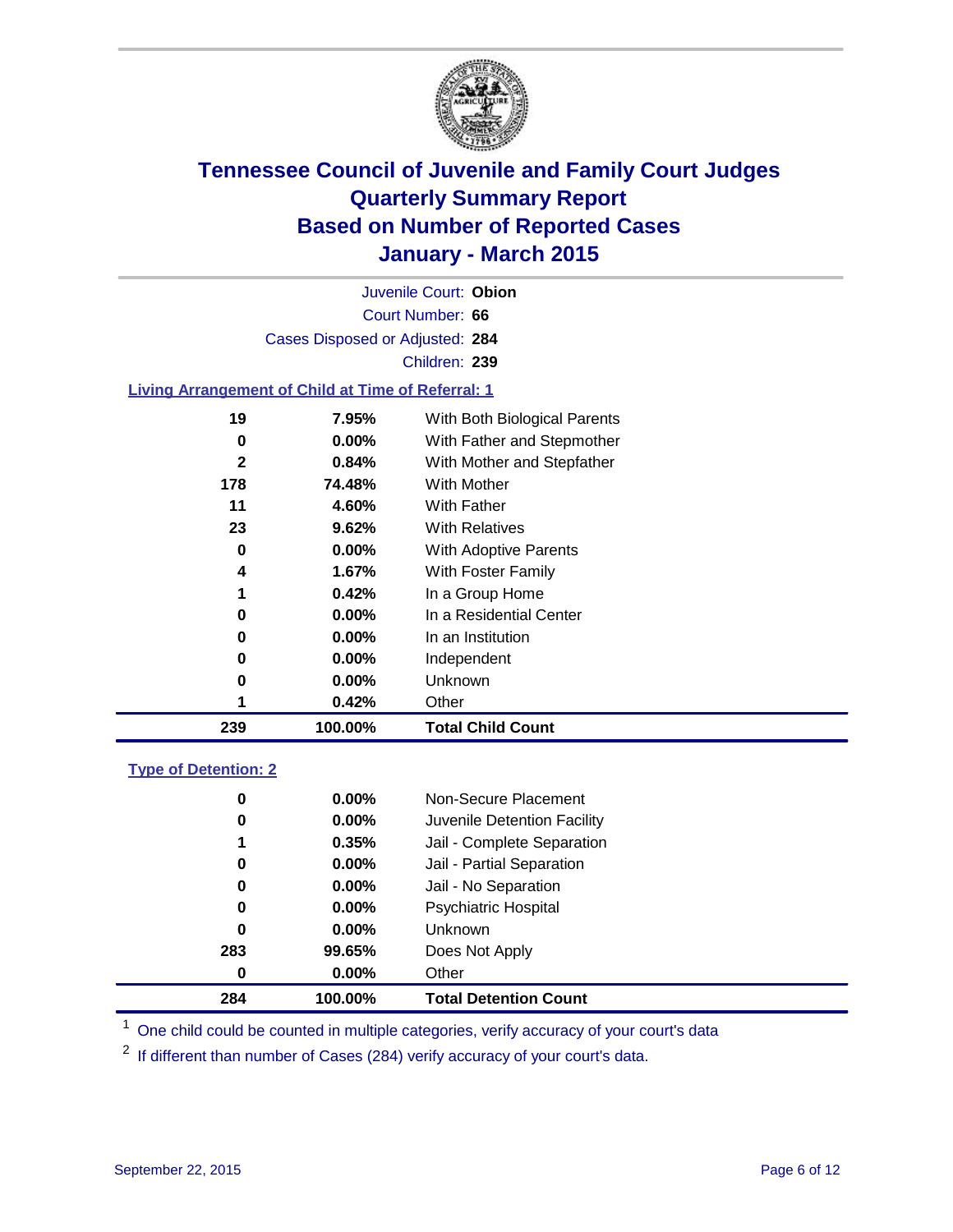

| Juvenile Court: Obion                              |                                       |                                      |  |  |  |  |
|----------------------------------------------------|---------------------------------------|--------------------------------------|--|--|--|--|
| Court Number: 66                                   |                                       |                                      |  |  |  |  |
|                                                    | Cases Disposed or Adjusted: 284       |                                      |  |  |  |  |
|                                                    |                                       | Children: 239                        |  |  |  |  |
| <b>Placement After Secure Detention Hearing: 1</b> |                                       |                                      |  |  |  |  |
| 1                                                  | 0.35%                                 | Returned to Prior Living Arrangement |  |  |  |  |
| $\mathbf 0$                                        | 0.00%                                 | Juvenile Detention Facility          |  |  |  |  |
| 0                                                  | 0.00%                                 | Jail                                 |  |  |  |  |
| 0                                                  | 0.00%<br>Shelter / Group Home         |                                      |  |  |  |  |
| 0                                                  | $0.00\%$<br><b>Foster Family Home</b> |                                      |  |  |  |  |
| $0.00\%$<br>Psychiatric Hospital<br>0              |                                       |                                      |  |  |  |  |
| 0                                                  | $0.00\%$                              | Unknown                              |  |  |  |  |
| 283                                                | 99.65%                                | Does Not Apply                       |  |  |  |  |
| 0                                                  | 0.00%                                 | Other                                |  |  |  |  |
| 284                                                | 100.00%                               | <b>Total Placement Count</b>         |  |  |  |  |
| <b>Intake Actions: 2</b>                           |                                       |                                      |  |  |  |  |
| 265                                                | 83.86%                                | <b>Petition Filed</b>                |  |  |  |  |
| 1                                                  | 0.32%                                 | <b>Motion Filed</b>                  |  |  |  |  |
| 47                                                 | 14.87%                                | <b>Citation Processed</b>            |  |  |  |  |
| 0                                                  |                                       |                                      |  |  |  |  |
|                                                    | $0.00\%$                              | Notification of Paternity Processed  |  |  |  |  |
| 0                                                  | 0.00%                                 | Scheduling of Judicial Review        |  |  |  |  |
| 0                                                  | $0.00\%$                              | Scheduling of Administrative Review  |  |  |  |  |
| 0                                                  | 0.00%                                 | Scheduling of Foster Care Review     |  |  |  |  |
| 0                                                  | 0.00%                                 | Unknown                              |  |  |  |  |

<sup>1</sup> If different than number of Cases (284) verify accuracy of your court's data.

**100.00% Total Intake Count**

**0.95%** Other

If different than number of Referral Reasons (316), verify accuracy of your court's data.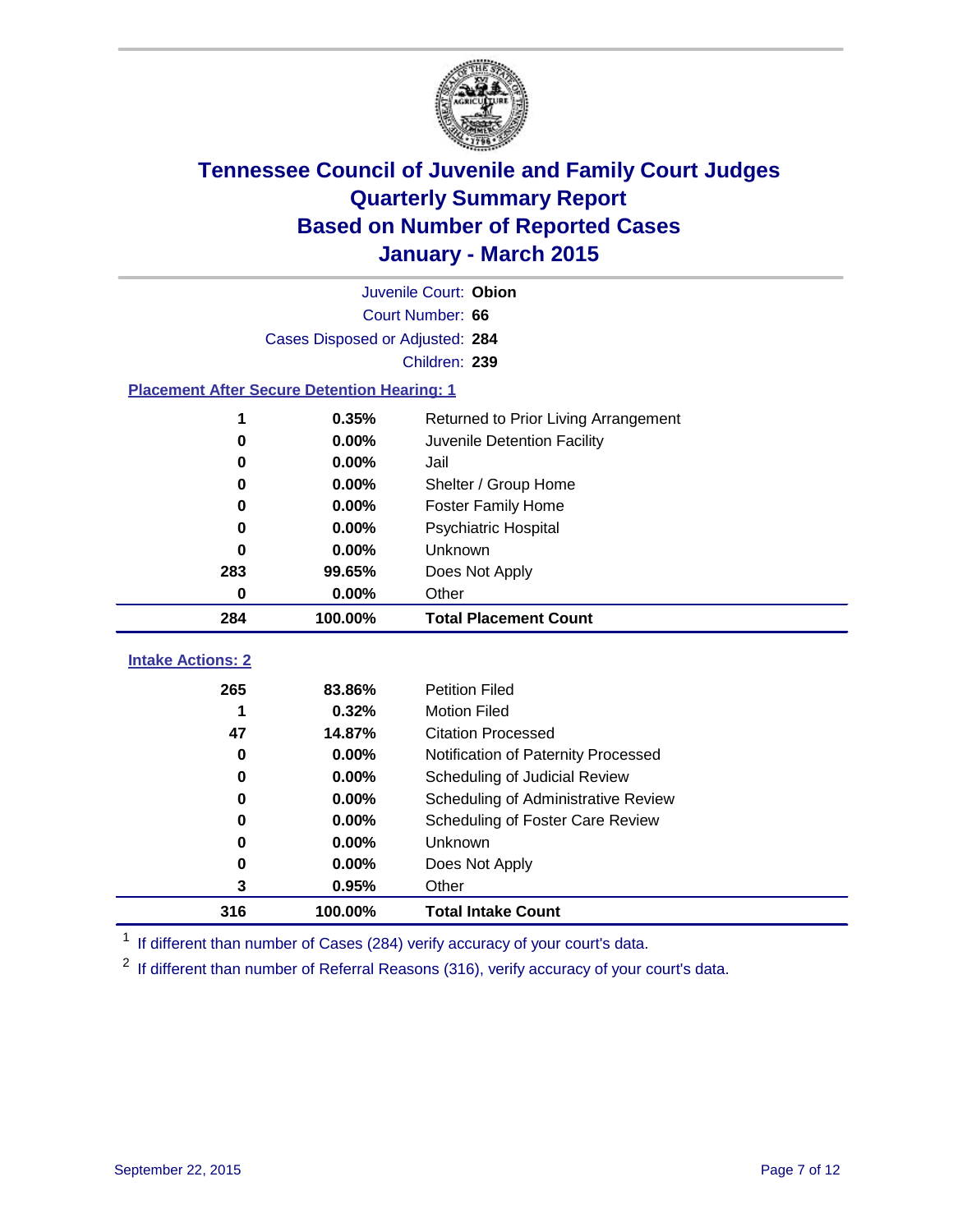

Court Number: **66** Juvenile Court: **Obion** Cases Disposed or Adjusted: **284** Children: **239**

### **Last Grade Completed by Child: 1**

| 48          | 20.08%  | Too Young for School     |
|-------------|---------|--------------------------|
| 3           | 1.26%   | Preschool                |
| 9           | 3.77%   | Kindergarten             |
| 9           | 3.77%   | 1st Grade                |
| 0           | 0.00%   | 1st Grade                |
| 4           | 1.67%   | 2nd Grade                |
| 0           | 0.00%   | 2nd Grade                |
| 5           | 2.09%   | 3rd Grade                |
| 0           | 0.00%   | 3rd Grade                |
| 6           | 2.51%   | 4th Grade                |
| 0           | 0.00%   | 4th Grade                |
| 8           | 3.35%   | 5th Grade                |
| 0           | 0.00%   | 5th Grade                |
| 8           | 3.35%   | 6th Grade                |
| $\pmb{0}$   | 0.00%   | 6th Grade                |
| 7           | 2.93%   | 7th Grade                |
| $\mathbf 0$ | 0.00%   | 7th Grade                |
| 15          | 6.28%   | 8th Grade                |
| 0           | 0.00%   | 8th Grade                |
| 8           | 3.35%   | 9th Grade                |
| 0           | 0.00%   | 9th Grade                |
| 19          | 7.95%   | 10th Grade               |
| 14          | 5.86%   | 11th Grade               |
| 0           | 0.00%   | 12th Grade               |
| 0           | 0.00%   | Non-Graded Special Ed    |
| 0           | 0.00%   | <b>GED</b>               |
| 0           | 0.00%   | Graduated                |
| $\mathbf 0$ | 0.00%   | Never Attended School    |
| 76          | 31.80%  | Unknown                  |
| $\pmb{0}$   | 0.00%   | Other                    |
| 239         | 100.00% | <b>Total Child Count</b> |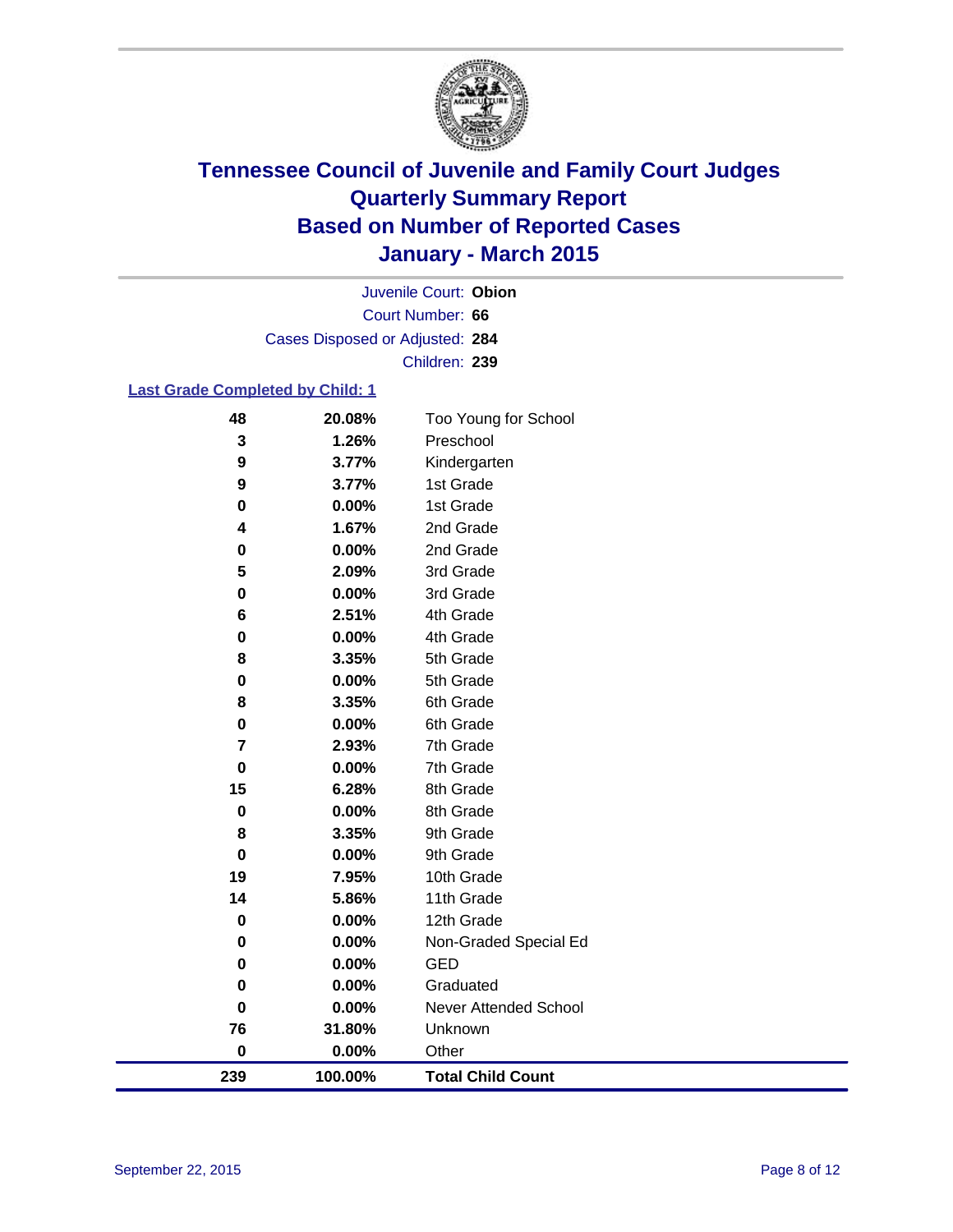

|                                                                                         |                                 | Juvenile Court: Obion    |
|-----------------------------------------------------------------------------------------|---------------------------------|--------------------------|
|                                                                                         |                                 | Court Number: 66         |
|                                                                                         | Cases Disposed or Adjusted: 284 |                          |
|                                                                                         |                                 | Children: 239            |
| <b>Enrolled in Special Education: 1</b>                                                 |                                 |                          |
| 0                                                                                       | $0.00\%$                        | Yes                      |
| 235                                                                                     | 98.33%                          | No                       |
| 4                                                                                       | 1.67%                           | Unknown                  |
| 239                                                                                     | 100.00%                         | <b>Total Child Count</b> |
| One child could be counted in multiple categories, verify accuracy of your court's data |                                 |                          |

| 316                          | 100.00%  | <b>Total Action Count</b> |  |
|------------------------------|----------|---------------------------|--|
| 0                            | $0.00\%$ | Unknown                   |  |
| 0                            | $0.00\%$ | Other                     |  |
| 0                            | 0.00%    | YSO                       |  |
| 1                            | 0.32%    | Magistrate                |  |
| 315                          | 99.68%   | Judge                     |  |
| <b>Action Executed By: 1</b> |          |                           |  |
|                              |          |                           |  |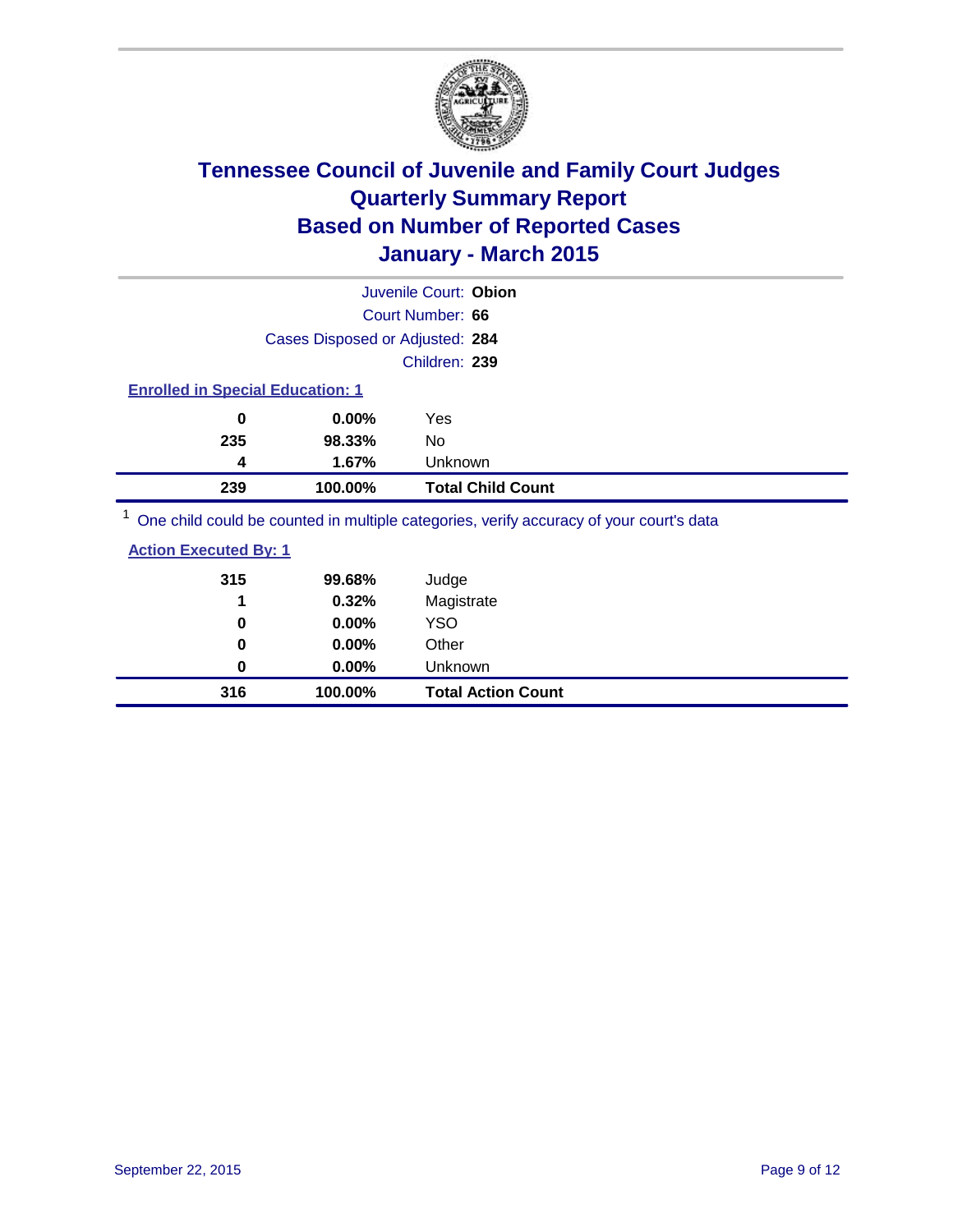

Court Number: **66** Juvenile Court: **Obion** Cases Disposed or Adjusted: **284** Children: **239**

### **Formal / Informal Actions: 1**

| 60  | 18.99%   | Dismissed                                        |
|-----|----------|--------------------------------------------------|
|     | 0.32%    | Retired / Nolle Prosequi                         |
| 51  | 16.14%   | <b>Complaint Substantiated Delinquent</b>        |
| 8   | 2.53%    | <b>Complaint Substantiated Status Offender</b>   |
| 0   | $0.00\%$ | <b>Complaint Substantiated Dependent/Neglect</b> |
| 0   | $0.00\%$ | <b>Complaint Substantiated Abused</b>            |
| 0   | $0.00\%$ | <b>Complaint Substantiated Mentally III</b>      |
| 0   | $0.00\%$ | Informal Adjustment                              |
|     | 0.32%    | <b>Pretrial Diversion</b>                        |
| 0   | $0.00\%$ | <b>Transfer to Adult Court Hearing</b>           |
| 0   | $0.00\%$ | Charges Cleared by Transfer to Adult Court       |
| 182 | 57.59%   | Special Proceeding                               |
| 0   | $0.00\%$ | <b>Review Concluded</b>                          |
| 10  | 3.16%    | Case Held Open                                   |
| 3   | 0.95%    | Other                                            |
| 0   | $0.00\%$ | <b>Unknown</b>                                   |
| 316 | 100.00%  | <b>Total Action Count</b>                        |

<sup>1</sup> If different than number of Referral Reasons (316), verify accuracy of your court's data.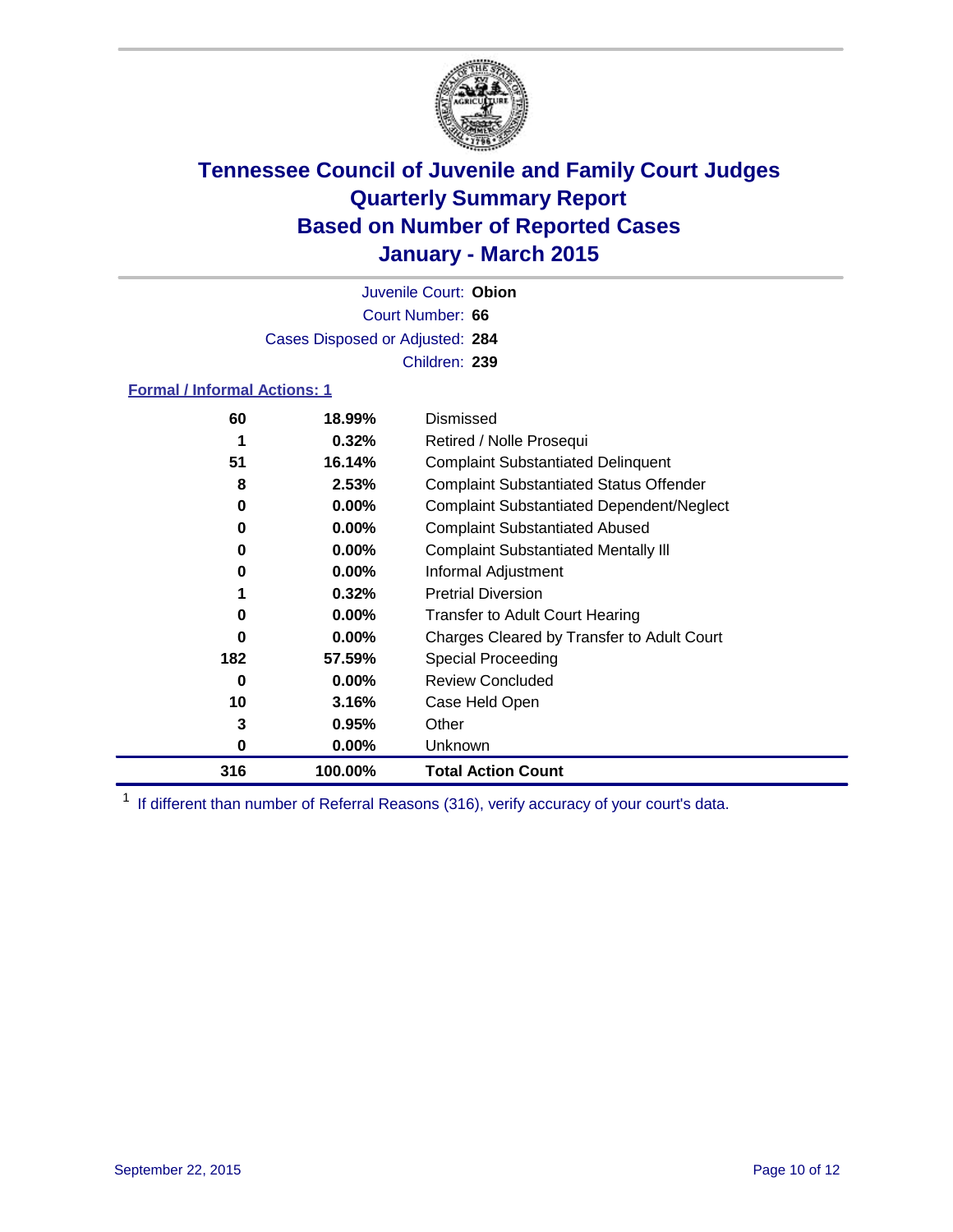

|                       |                                 | Juvenile Court: Obion                                 |
|-----------------------|---------------------------------|-------------------------------------------------------|
|                       |                                 | Court Number: 66                                      |
|                       | Cases Disposed or Adjusted: 284 |                                                       |
|                       |                                 | Children: 239                                         |
| <b>Case Outcomes:</b> |                                 | There can be multiple outcomes for one child or case. |
| 55                    | 15.28%                          | Case Dismissed                                        |
| 0                     | 0.00%                           | Case Retired or Nolle Prosequi                        |
| 0                     | 0.00%                           | Warned / Counseled                                    |
| 159                   | 44.17%                          | Held Open For Review                                  |
| 3                     | 0.83%                           | Supervision / Probation to Juvenile Court             |
| 0                     | 0.00%                           | <b>Probation to Parents</b>                           |
| 1                     | 0.28%                           | Referral to Another Entity for Supervision / Service  |
| 0                     | 0.00%                           | Referred for Mental Health Counseling                 |
| 0                     | 0.00%                           | Referred for Alcohol and Drug Counseling              |
| 0                     | 0.00%                           | <b>Referred to Alternative School</b>                 |
| 0                     | 0.00%                           | Referred to Private Child Agency                      |
| 12                    | 3.33%                           | Referred to Defensive Driving School                  |
| 5                     | 1.39%                           | Referred to Alcohol Safety School                     |
| 0                     | 0.00%                           | Referred to Juvenile Court Education-Based Program    |
| 0                     | 0.00%                           | Driver's License Held Informally                      |
| 0                     | 0.00%                           | <b>Voluntary Placement with DMHMR</b>                 |
| 0                     | 0.00%                           | <b>Private Mental Health Placement</b>                |
| 0                     | 0.00%                           | <b>Private MR Placement</b>                           |
| 0                     | 0.00%                           | Placement with City/County Agency/Facility            |
| 0                     | 0.00%                           | Placement with Relative / Other Individual            |
| 15                    | 4.17%                           | Fine                                                  |
| 17                    | 4.72%                           | <b>Public Service</b>                                 |
| 3                     | 0.83%                           | Restitution                                           |
| 0                     | 0.00%                           | <b>Runaway Returned</b>                               |
| 2                     | 0.56%                           | No Contact Order                                      |
| 4                     | 1.11%                           | Injunction Other than No Contact Order                |
| 1                     | 0.28%                           | <b>House Arrest</b>                                   |
| 0                     | 0.00%                           | <b>Court Defined Curfew</b>                           |
| 0                     | 0.00%                           | Dismissed from Informal Adjustment                    |
| 0                     | 0.00%                           | <b>Dismissed from Pretrial Diversion</b>              |
| 0                     | 0.00%                           | <b>Released from Probation</b>                        |
|                       | 0.28%                           | <b>Transferred to Adult Court</b>                     |
| 0                     | 0.00%                           | <b>DMHMR Involuntary Commitment</b>                   |
| 0                     | $0.00\%$                        | <b>DCS Commitment - Determinate</b>                   |